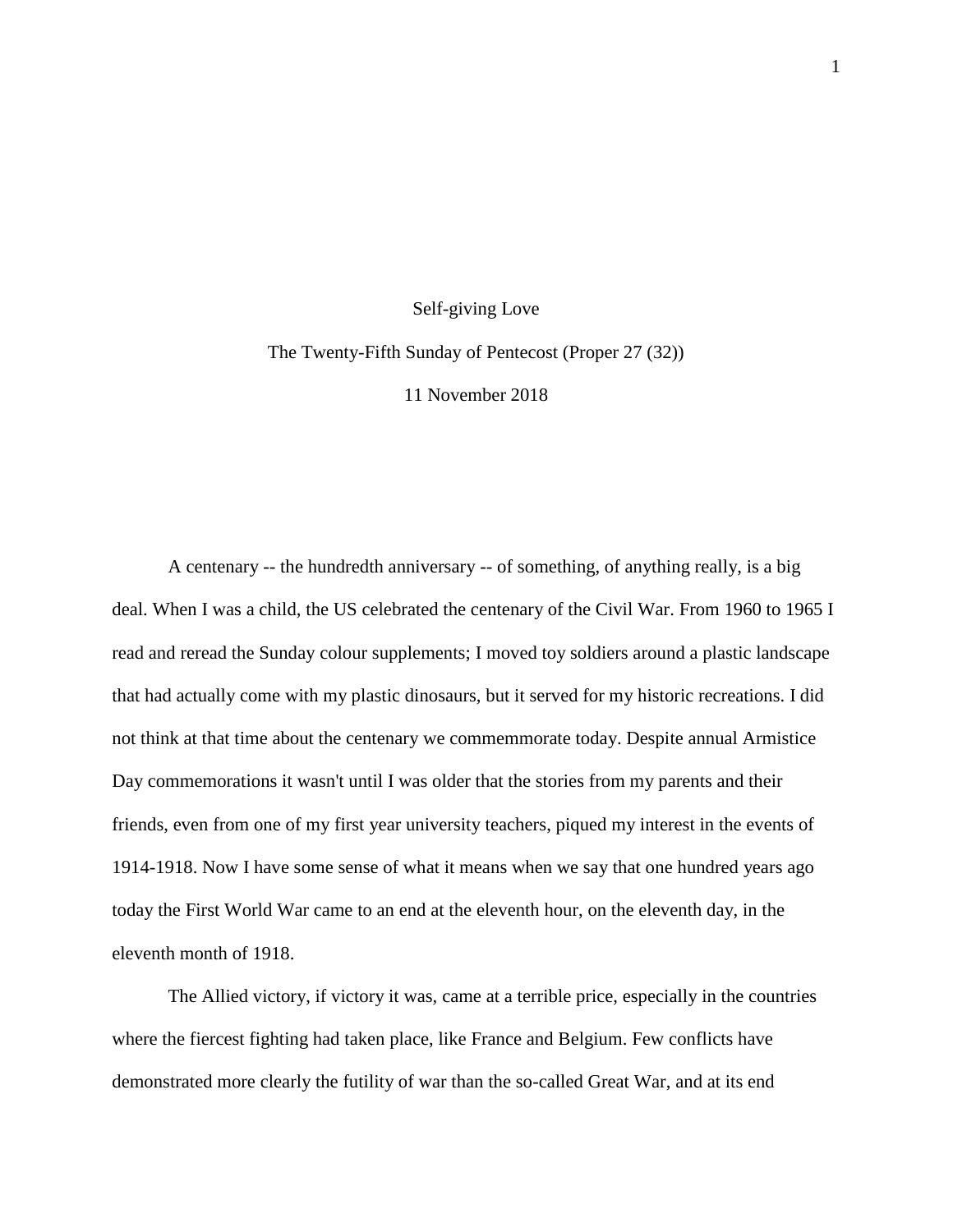spontaneous celebrations broke out, even in dour Presbyterian Toronto. Bells were rung and sirens sounded at the news, even though 11am in Flanders was around 3am here. People poured into the streets in their pajamas to cheer and sing, play the bagpipes and get up impromptu parades. Almost no one went to work that day.

But this country, and this city, had suffered greatly. About 7% of the population was in uniform over the course of the war, of whom just over 60,000 died. This parish also suffered: 52 parishioners at Redeemer died in war between 1914 and 1918. I remember the devastation our parish felt by deaths from AIDS in the choir and the rest of the congregation, and that was a far smaller group. What it would be like to have 52 of our fellow parishioners go to war and never return I cannot imagine.

In the months and years that followed the euphoria of the Armistice itself, Canada and Toronto and Church of the Redeemer went about the work of coming to terms with all that they had lost. The parish commissioned and on Sunday October 24th 1920, only two years after the end of the war, dedicated the memorial window we still see in the West Transept, behind the choir. In keeping with our long tradition of lay leadership and extraordinarily for 1920, the service of dedication was primarily led by laymen who had lost their sons in the war. (Even Redeemer didn't allow women to be readers or have any other liturgical leadership roles until the 1980s). The congregation itself was large and included many friends and relatives of those who died: a poignant notice in the Toronto Star ad for the service particularly invited the "officers and men" whose names were on the honour roll of those who served to attend.

It's an extraordinary window, a group of windows really, honouring the service of those who were at the Front, and especially those who did not return. The images are all of suffering, death, and loss and although there are quotes from the Bible, the Prayer Book, and the Hymnal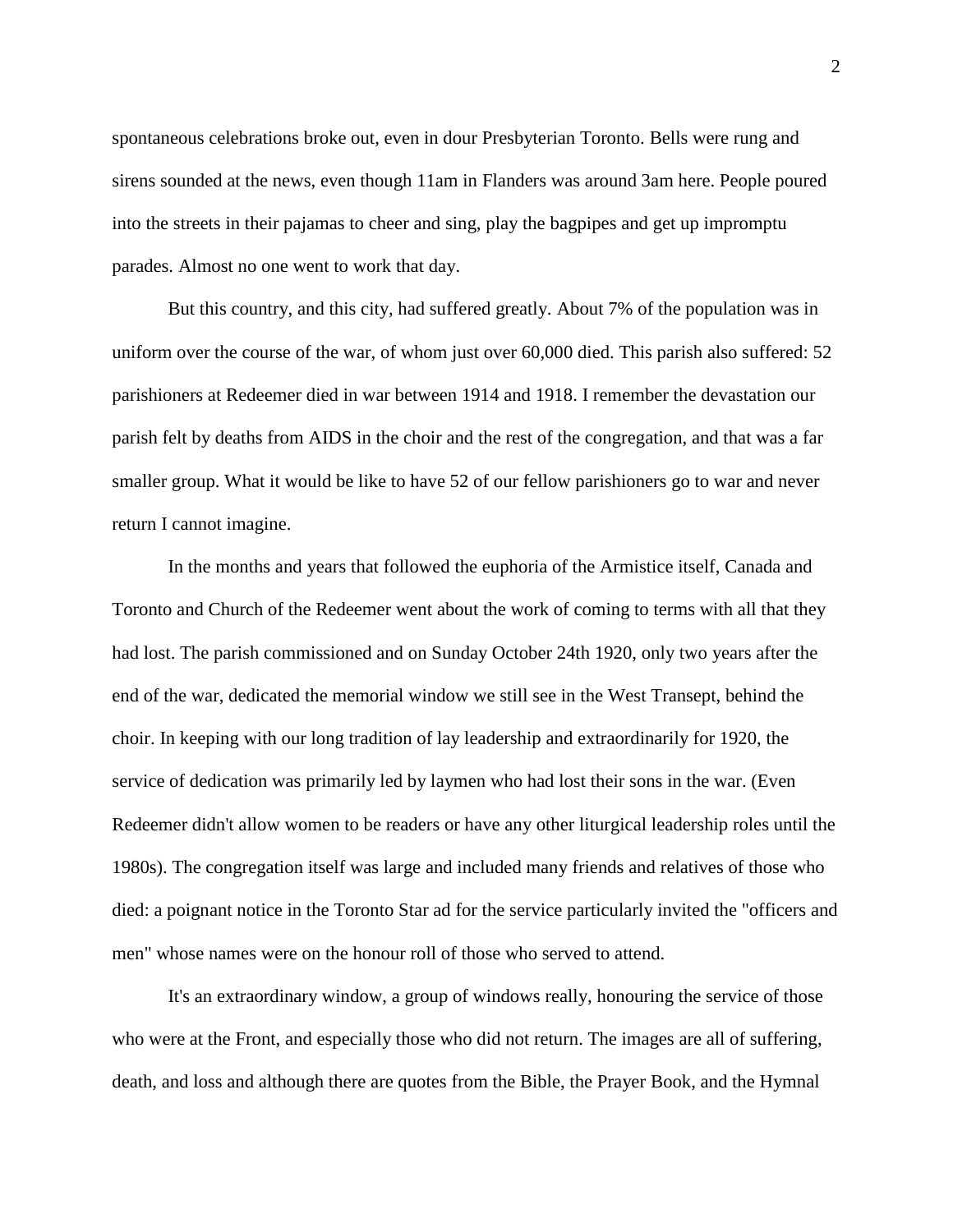there are no Scriptural scenes (unless you count the crucifixion). It is very different from most stained glass windows. It represents, I think, the attempt to give meaning of that suffering, death, and loss. It doesn't completely succeed, I don't suppose anything would. It's a lot to ask of stained glass. But it gives voice, in its images and colours, to their conviction that Jesus and Jesus' sufferings are a model to which that suffering conformed, as in the case of the Red Cross corpsman who we see supporting a wounded soldier and offering him a drink as the Risen Christ looks on. To those men and women who survived, the key to understand what service at the front and even death at the front meant was the cross of Christ. It dominates the whole window, and through it the deaths of soldiers like the one portrayed fallen at the foot of the Cross and the hard and risky labour of Red Cross corpsmen and ambulance drivers are transformed into examples of self-giving love.

Their comfort in loss was the belief that serving and dying for a cause that went beyond their own individual lives somehow united them to the serving and dying of their Master, Jesus. We might now, many of us, doubt that belief and see their service as profoundly misdirected, but, if so, this is not the time to give voice to those feelings. Now is a time to grieve with them, our forebears in faith here at the corner of Avenue Road and Bloor, and admire the strength and depth of faith that could find meaning in what they, their families, and their friends had undergone. Now is a time to join with them in the prayerful hope expressed in the collect written a century ago for this day of remembrance, the hope that war and violence should cease in all the world. Indeed to do even more than pray for that day, but to become co-workers for that cause.

Appropriately enough self-giving, sacrificial love also lies at the heart of the readings for this Sunday morning, as we near the end of the Pentecost season. This is self-giving love in the service of God, of God's prophet or God's Temple. In the first reading we heard about Elijah and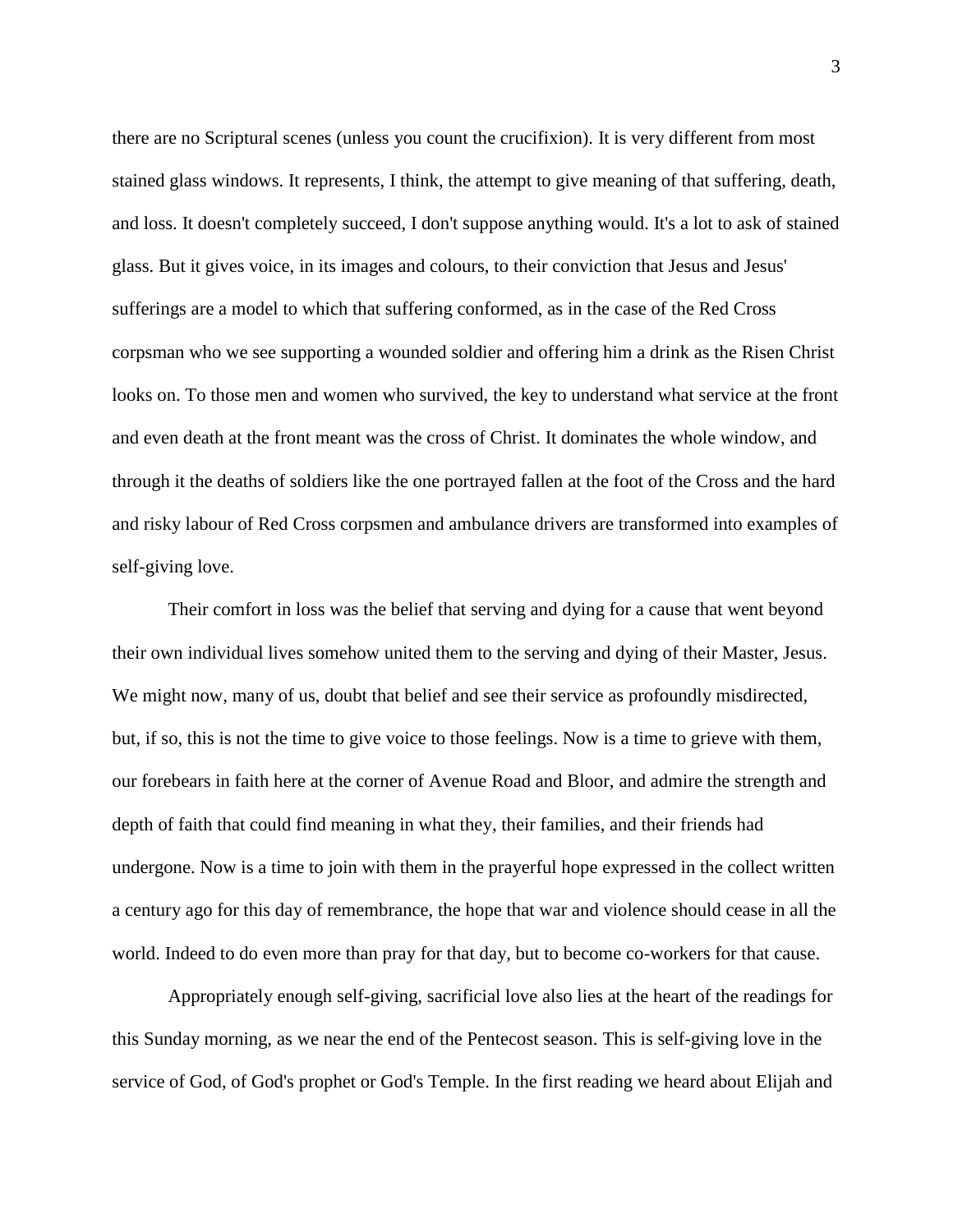the Widow of Zarephath. This story is usually recalled in the context of Luke 4.25-27 where Jesus reminded the congregation at his sermon in Nazareth that there were many widows in Israel during the reign of Ahab and Jezebel, but God sent Elijah to a Gentile woman and her son. This reminder of how the Israelites had so turned away from YHWH to worship Baal that God's prophet could only find faith in Sidon was not popular with that congregation!

Today however we remember the Widow of Zarephath not because she prefigures the faithful Gentiles who would become part of the Jesus movement. We remember her because she believed that giving all that she had to God's prophet would save her and her son from certain starvation. Her faith in the promise that Elijah made saved them all: her, the prophet, and her son. And so she prefigures the poor widow that Jesus saw bringing her offering to the Temple in today's Gospel.

That Gospel passage describes how Jesus went to the treasury and watched the crowd of people bringing their tithes and other offerings to put in the collection boxes there. The treasury itself, and those boxes into which offerings were paid, was in the first courtyard of the Temple proper, called the Court of Women because women were not allowed beyond it (non-Levitical men could enter as far as the next, and smaller, Court of Israelites, but only Levites and priests could enter any further than that). Since it was the only court into which all Jews who were ritually clean were admitted it was spacious. There were square chambers at the corners of this court, and the offering boxes were apparently set between these corner chambers on the north, south, and east sides. So Jesus and his disciples were in a prominent and busy space, which would have been noisy with the sounds of coins being put into the boxes.

Unlike the ostentatious scribes Jesus described in the first part of our Gospel, who want the best seats in the house, walk about in their clericals and say long prayers for show, and eat up